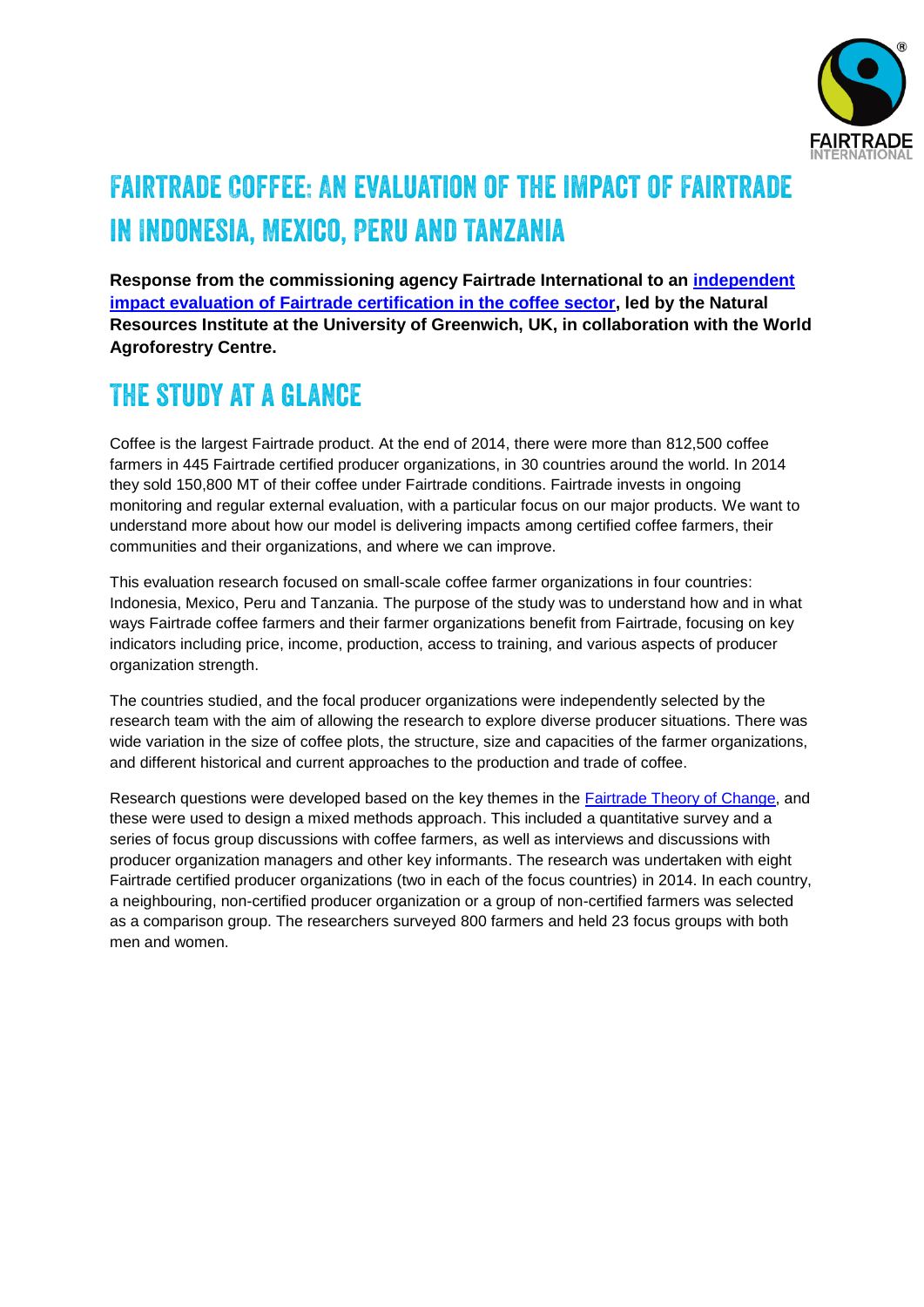## The main findings

The main evaluation findings are set out in [this Summary Report,](http://www.fairtrade.net/fileadmin/user_upload/content/2009/resources/1612_NRI_coffee_evaluation_Summary_report.pdf) written by NRI. We summarize some key points below.

### Impacts for producer organizations

#### **Producer organization management, leadership, and influence**

Generally, leaders and managers of producer organizations found that Fairtrade has improved their overall organizational performance and governance. Some producer organizations had become more self-reliant, less reliant on traders, and better able to manage their core business operations independently. Support from Fairtrade had helped producer organizations to improve their management capacities

While farmers in many of the organizations were able to hold their leaders to account on key issues, the research found some challenges in the larger producer organizations in particular relating to the accountability of leadership towards the members.

Training provided by Fairtrade on Fairtrade principles has resulted in higher awareness of human rights issues, such as gender equality and child labour. However, this understanding was better among leaders than at individual farmer level, which suggests that more needs to be done to cascade knowledge of Fairtrade principles to members.

#### **Producer organization resilience and investments**

In terms of profitability and risk, the Fairtrade certified producer organizations have developed greater resilience as a result of their participation in Fairtrade. They have used the Fairtrade Premium as a source of funds to help the organizations meet the ever-changing day-to-day demands of their businesses. This has included providing price subsidies to farmers to remain competitive in relation to other local buyers during periods of high international prices and limited local supply; investing in quality management to meet buyer demands; and providing training and inputs to farmers to combat coffee rust. The availability of the Fairtrade Premium has been essential to producer organizations in their ability to respond to recent crises.

Fairtrade producer organizations also used the Fairtrade Premium to make substantial investments in their businesses. In Peru and Mexico, the Fairtrade Premium – in combination with other funding sources – was critical to investment in business development and service provision. In Indonesia, Mexico and Peru, producer organizations used the Fairtrade Premium to invest in land, warehousing and processing facilities. Co-financing from the Fairtrade Premium was also essential in enabling producer organizations to leverage funds and credit from donors, government agencies, and credit providers.

Farmers' knowledge of how the Fairtrade Premium was used varied between producer organizations, however. In addition, leaders did not always have a good understanding of Fairtrade guidance on use and management of the Fairtrade Premium.

While most Fairtrade producer organizations had access to credit of some kind, the levels of finance available were considerably lower than those required. In particular, pre-harvest finance was not generally offered directly by buyers, although this is often requested by producer organizations.

The costs of running a producer organization can make a Fairtrade supply chain more expensive than a supply chain where a trader buys directly from un-organized producers. While such costs are often offset by income from the Fairtrade Premium, this means that there is less Fairtrade Premium available to support direct member benefits, and perhaps less pressure on producer organizations to reduce costs and identify efficiencies. The research found that in some cases there could be scope for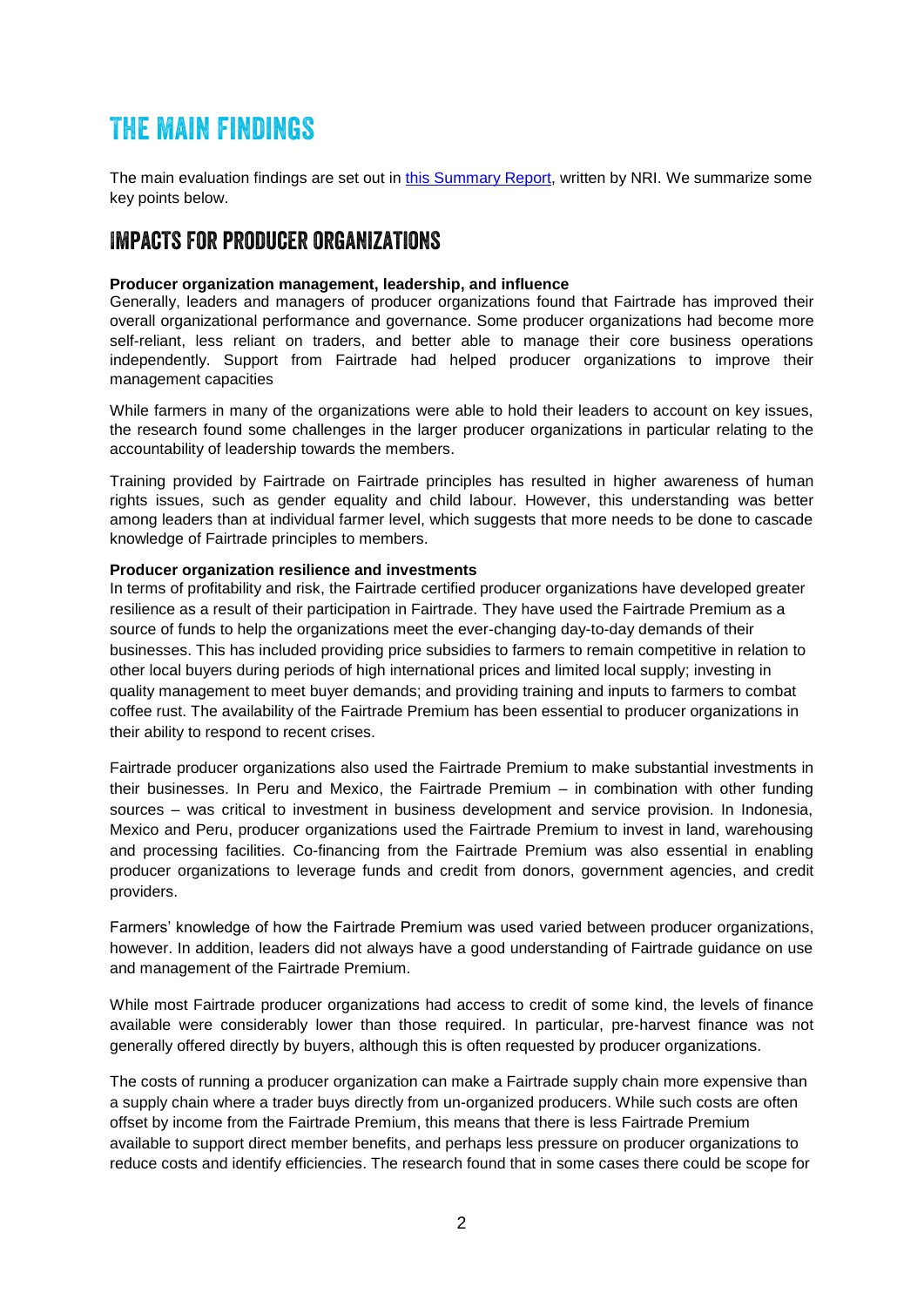greater efficiency, for example through combining infrastructure or services with other producer organizations.

#### **Services to members**

Fairtrade farmers received substantially more services and were generally more positive about the services they received than non-Fairtrade farmers. Two to three times more Fairtrade farmers received marketing, credit, extension or agricultural supplies services compared with non-Fairtrade farmers. A majority of those who received services were satisfied with them, although there was some variation between services and countries.

Fairtrade farmers also received substantially more training than non-Fairtrade farmers. Overall, 3.8 times as many Fairtrade farmers said they received training compared to those who are not members of a Fairtrade producer organization.

The inputs that producer organizations receive from Fairtrade producer support staff were generally viewed as being positive, but not sufficient. Producer organizations would like this support to increase.

#### **Markets, prices and trade relations**

All producer organizations studied made significant Fairtrade sales. In Peru, Indonesia and Mexico sales to Fairtrade markets had increased over the three years prior to the research, with Fairtrade sales representing over 80 percent of total sales. Whilst they had good demand for high quality coffee, the Peruvian producer organizations did face challenges to sell lower quality coffees produced by their members. In Tanzania, Fairtrade sales had declined over the same period. For producers with both high quality and organic status, the proportion of coffee sold as Fairtrade rose to about 90 percent of sales. The groups in Indonesia sold all their coffee on Fairtrade and organic terms.

Coffee which producer organizations sold to Fairtrade buyers was sold at a higher price than the coffee sold to non-Fairtrade buyers.

In Peru and Mexico, producer organizations have stable direct relations with importers, based on annual contracts. Two producer organizations in Peru and Indonesia had become independent of the commercial traders that they were initially associated with. In Tanzania, there were stable relations via contracts with Fairtrade importers, though producers had concerns that Fairtrade buyers would move away when global prices are high. In Indonesia, while coffee producers were often dependent on exporter companies, several Fairtrade organizations had been able to gain their own export licenses.

The research found some confusion among producers about how prevailing country price differentials are considered with respect to Fairtrade pricing during periods of high market prices, especially when negative differentials exist in some markets.

#### **Gender equity**

The Fairtrade producer organizations have made efforts to increase women's membership and to support women to assume positions of responsibility within the organizations, but progress has been limited. The study found some examples of changes in female membership and participation. In Peru there was an increase in the number of female members and their respective participation in training. In Mexico, one of the two producer organizations studied has successfully increased women's participation. Fairtrade has provided management level training on gender issues to the producer organizations. However, understanding of gender issues is still fairly limited among producer organization leaders. Gender and other social inequalities are often pervasive in these origins and in the overall coffee sector, and tackling these within Fairtrade coffee producer organizations will require concerted, long-term efforts.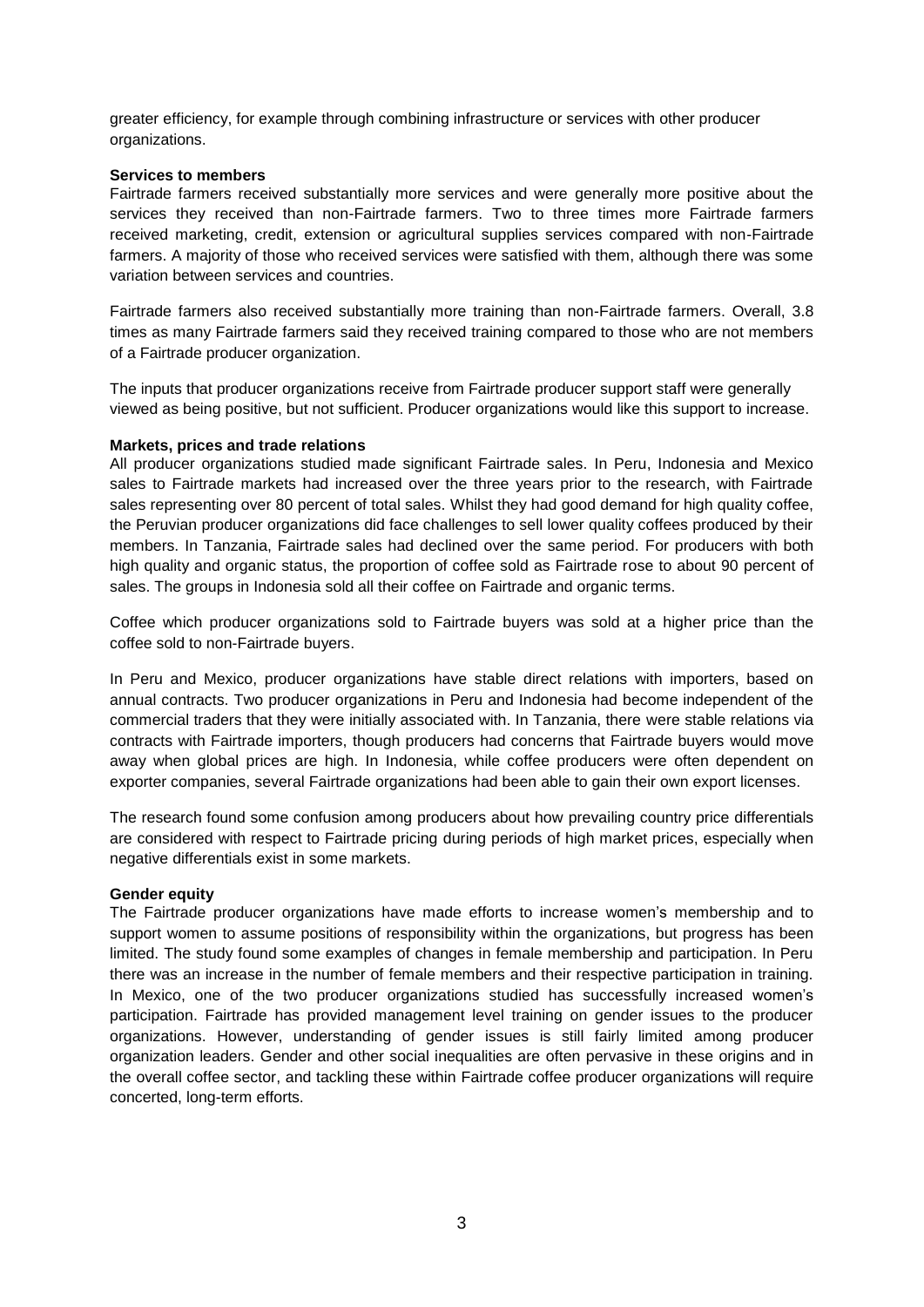### Impacts for farmers

#### **Livelihoods, income, assets and resilience**

The Fairtrade Minimum Price allows farmers to realise improved income versus non-Fairtrade farmers, particularly in years of low coffee prices. The study found that in 2013, when global coffee prices were low, Fairtrade farmers in three of the countries received eight to 26 percent higher prices from their producer organizations than they would have received from other buyers. Despite their higher incomes from coffee, when asked about their perceptions of economic change in the past five years, more Fairtrade farmers than non-Fairtrade farmers in all four countries assessed their economic situation as having worsened. This may be because they have invested more in coffee production, are more dependent upon coffee, and are less willing to leave coffee. As coffee prices fell sharply between 2011 and 2014, farmers who have invested most in coffee were affected by the changes more severely than their non-Fairtrade counterparts. In Peru and Mexico, the coffee crop had also been significantly reduced by coffee rust, endemic in the region, again badly affecting Fairtrade farmers who are perhaps more reliant on their coffee crop for income.

Nevertheless, the study shows that Fairtrade provides coffee farmers with a safety net when global prices are low, and supports producer organizations to access higher prices for high quality coffee grades when market prices are higher.

The study found that Fairtrade producer organizations are more resilient in the face of market risks through the support of the Fairtrade Premium, and have greater ability to invest. As a result, Fairtrade farmers had access to more assets for coffee production and processing compared with non-Fairtrade farmers, as well as better access to services such as extension and training.

#### **Power and influence of Fairtrade producers**

The study found instances of members having increasing influence within their organizations, particularly in Latin America. More generally, however, the research found that there was limited understanding of Fairtrade principles and practices among members of Fairtrade producer organizations. Fairtrade often supports improvements in producer organization practices with respect to these principles, but in larger organizations where members are dispersed across large areas, it is not always easy for individuals to hold their leaders to account, or for the producer organization to ensure that the communications, training and services they offer are reaching all members. The researchers found clear differences between organizations with several thousand members – such as those in Tanzania – and those with only a few hundred, in Latin America.

### Our response to the research findings

Fairtrade International welcomes the research findings, many of which are positive and encouraging.

The research team employed a theory-based approach and mixed methods in the evaluation, meaning we can feel confident in the findings and in the explanatory analysis. We do acknowledge that there were some methodological limitations to the research. In particular, it was challenging to find appropriate non-certified farmer groups, with the result that in some cases there were important differences between the non-certified and certified groups.

Importantly, in several cases the Fairtrade producers had adopted organic farming methods, but the comparison groups had not. A comparison which seeks to understand the specific contribution of Fairtrade should ideally minimize other differences between the Fairtrade and the non-Fairtrade group, including the effects of other certifications such as organic. This needs to be taken into account when comparing the agronomic results for some of the producers, since conventional non-organic methods using intensive fertilizers and herbicides/pesticides will generally deliver higher crop yields where farmers have sufficient income to invest in inputs. The challenge of how to deal with dual Fairtradeorganic certification when selecting counterfactuals is complicated still further by the fact that there are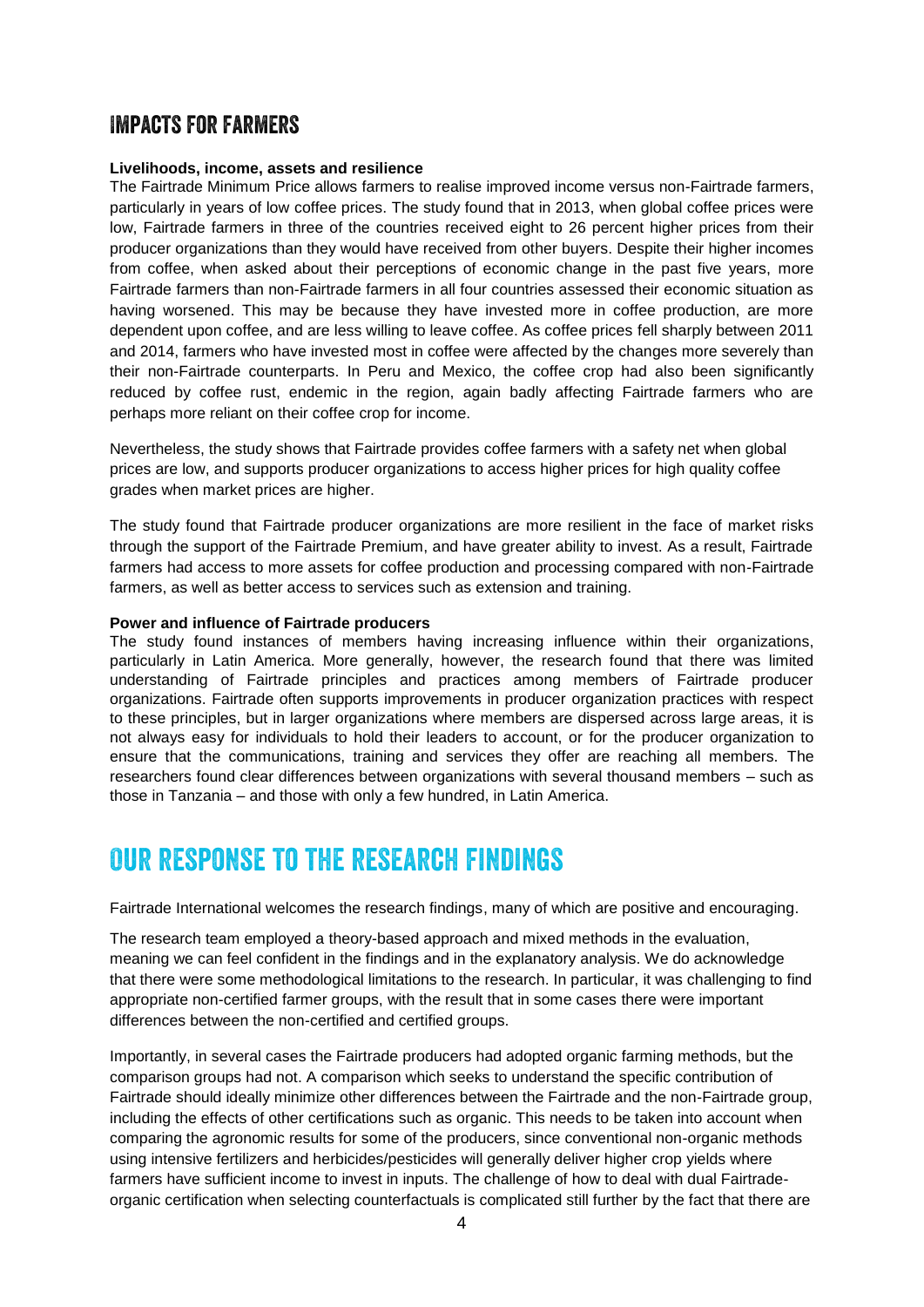important synergies between Fairtrade and organic certification, and that in some cases the adoption of organic farming approaches is itself related to Fairtrade certification, because Fairtrade provides additional financial incentives for organic production.

The use of theory based evaluation was important in enabling the research team to explore the contribution of Fairtrade to outcomes and impacts. It is important to note that this was a snapshot study employing recall methods, rather than a longitudinal study comparing an endpoint with a baseline. Further, there were some challenges encountered in constructing counterfactual comparisons in some cases, because of the reach of certification in the landscape and the nonorganization of remaining coffee producers or the multiple certifications held by producer organisations. These limitations mean that it is important to exercise caution in with respect to the conclusions of the study from a rigorous impact evaluation perspective.

The study also highlights the considerable challenges faced by small-scale coffee farmers, including volatile weather patterns and climate change; the increased incidence of pests and crop diseases, such as coffee rust; and price and currency volatility. Given these endemic challenges in the coffee sector, we welcome the positive findings in the report, but also recognise that much more needs to be done to ensure that small-scale coffee farming can be both sustainable and profitable for farmers and their families. We therefore take on board the recommendations made by the researchers, and have been able to incorporate many of these learnings and recommendations into the Fairtrade coffee strategic plan 2016-2020.

Our response to each of the main recommendations in the report are detailed below:

**Recommendation 1:** Fairtrade should continue to support producer organizations in strengthening their organizations, and Fairtrade, government and other actors should improve their support to enable producer organizations to become viable, resilient businesses. The research team suggests that the establishment of rural business centres or coffee- focused learning alliances could be interventions that would support greater impacts for coffee farmers.

#### *Fairtrade International response:*

Fairtrade puts support for producers at the heart of its operations. Producers consistently express their appreciation of the support that Fairtrade offers, while also stressing that more is needed, across a variety of topics. Fairtrade agrees with the recommendation that producer support needs to be improved further. Accordingly, our coffee plan for 2016-2020 prioritises increased support for coffee producers through the development of new partnerships and programmes across a range of areas where producers have expressed support needs. These include organizational strengthening, good agricultural practices, leadership and governance, business planning, and price and risk management.

As part of our 2016-2020 strategy, Fairtrade has devolved greater resources and responsibility for service delivery to the Fairtrade producer networks. As part of this, country level and regional product networks will also be strengthened, meaning that expertise and learning can be better shared among small producer organizations.

**Recommendation 2:** Fairtrade should seek ways to incentivise coffee producer organizations to achieve greater organizational efficiencies, for example by managing collective dry milling facilities between various producer organizations.

#### *Fairtrade International response:*

The research found that Fairtrade producer organizations used the Fairtrade Premium to make substantial investments in their businesses. Co-financing from the Fairtrade Premium was also essential in enabling producer organizations to leverage funds and credit from donors, government agencies, and credit providers, which could then be used for investments.

The costs of running a producer organization can make a Fairtrade supply chain more expensive than a supply chain where a trader buys directly from un-organized producers. The research found that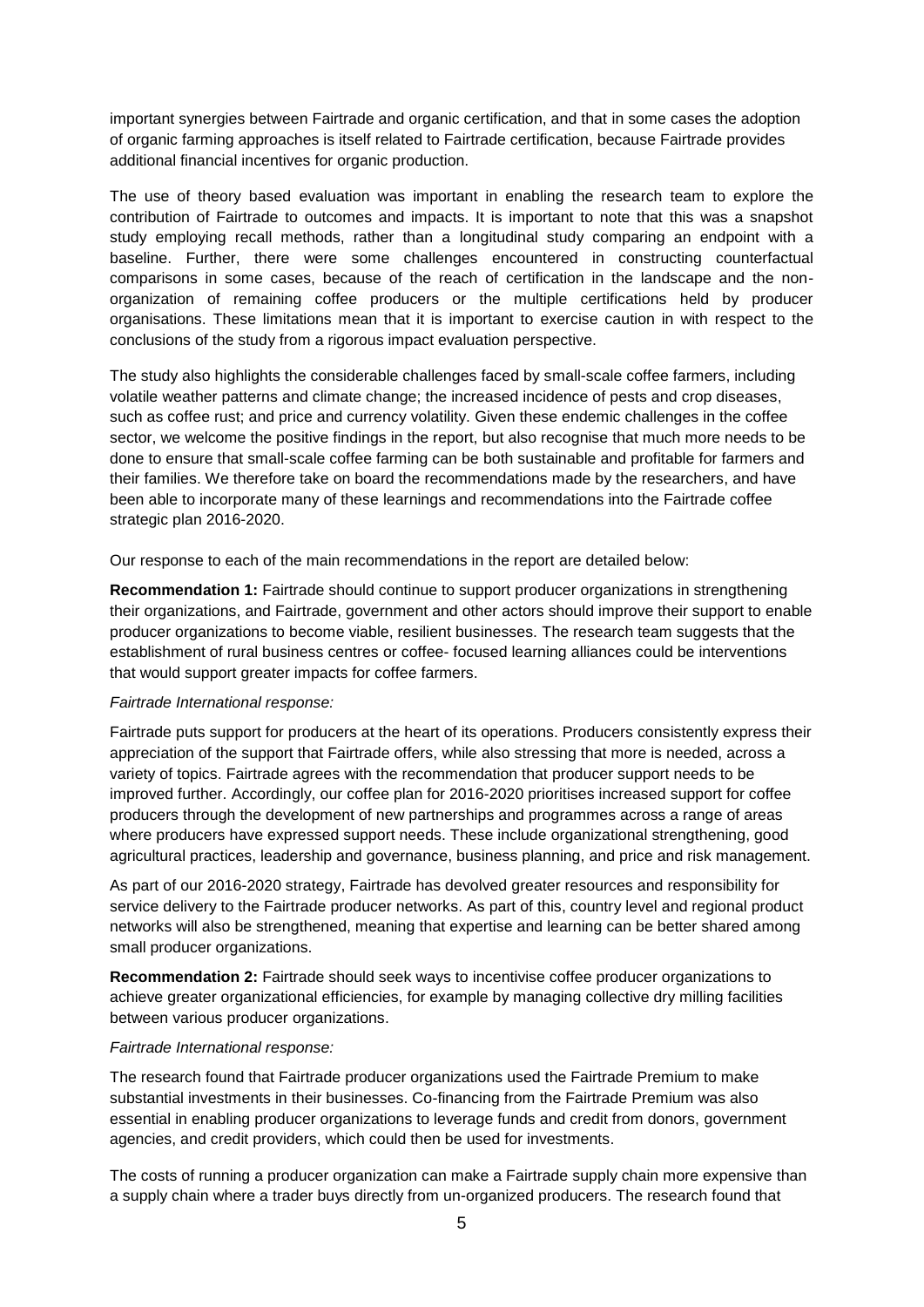relatively small organizations were investing in infrastructure to process small volumes of coffee. While such costs are often offset by income from the Fairtrade Premium, this means that there is less Fairtrade Premium available to support direct member benefits, and perhaps less pressure on producer organizations to reduce costs and identify efficiencies. The report authors considered that in one of the cases they researched, the Fairtrade Premium investment in facilities for one producer organizations might have been more efficient if it had been a joint investment with other producer organizations.

Fairtrade coffee producer organizations as a whole used around 44 percent of their Fairtrade Premium to invest in their organizations in 2013-14. The Fairtrade Standards require producer organizations to consult and agree Fairtrade Premium spending plans with their membership; there are requirements to ensure that Fairtrade Premium is used appropriately; and in the case of coffee, there is an additional requirement that at least 20 percent of the Fairtrade Premium is invested in activities to support coffee quality or productivity. Beyond these basic requirements, however, producers themselves decide how to use these funds.

We recognize that determining the best ways to invest the Fairtrade Premium or other funding can be challenging for producer organizations, and this is an area where producers often request guidance. While some producer organizations may need to invest in their own capacities and infrastructure, in other cases there might be alternative infrastructure-sharing models that would support greater efficiency or cost savings. Fairtrade producer support staff at origin work with producer organizations to help them identify the most strategic ways to use and manage their Fairtrade Premium. The research finding that increased collaboration with other producer organizations around investment decisions might be beneficial is a helpful one, and is something that producer support staff should explore as part of their training and discussions with producer organizations.

**Recommendation 3:** Fairtrade should support coffee producer organisations to improve individual members' understanding of how their organisation operates, and particularly of their rights and responsibilities under Fairtrade.

#### *Fairtrade International response:*

Fairtrade's producer support teams help producer organizations to gain and maintain their Fairtrade certification. This includes working with producer organizations to ensure that they have strong internal communication and governance arrangements. We know that it can be challenging for producer organizations to ensure that farmer members develop a good understanding of what being Fairtrade certified means for their organization, and to ensure that farmer members have confidence in the governance of their organizations and feel able to influence this. Other research studies have also identified challenges in this respect. This is particularly an issue for larger producer organizations where there are high numbers of members, who are often spread across a wide area.

Fairtrade's coffee plan for 2016-2020 prioritises increased support for coffee producers. Recognizing that many organizations need more support in ensuring that they are implementing good governance and communication processes, the areas of organizational strengthening and governance have been identified as priorities for greater training and support.

**Recommendation 4:** Fairtrade should clarify its trader standards to include issues such as the provision of pre-finance, and should generate better understanding of its existing trade standard to clarify the rules under which exporters can engage in the Fairtrade system, and on the relationship between Fairtrade Minimum Price and the New York premiums/discount system.

#### *Fairtrade International response:*

Following the global financial crash of 2008, sourcing funding to support the coffee business has generally become much more difficult for both traders and producers. Moreover, severe price and currency volatility have combined with volatile weather, increased crop disease and resulting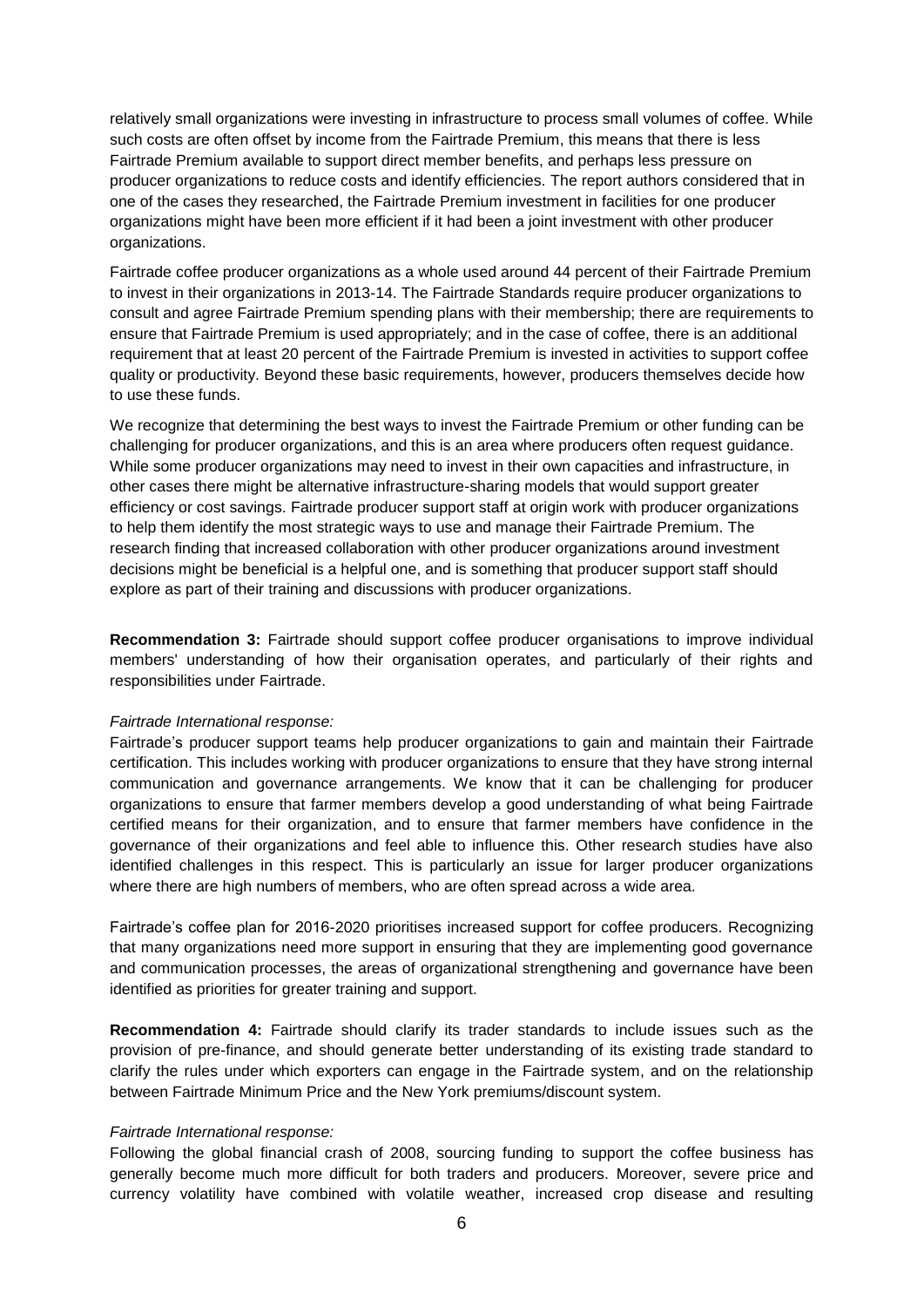fluctuations in crop production levels to create significant risk at a time when banks are seeking to reduce risk exposure. As a result, the risk of default, price risk management and the use of hedging tools have become more prevalent in the wider coffee industry. As banks reduce lending exposure, coffee producers and traders have experienced reductions in their access to finance. This in turn means that the export business has become more concentrated among international traders with better access to funds and risk management tools.

Fairtrade has sought to reflect this new reality in our revised Fairtrade Trader Standard. The Standards now require traders to either pay a percentage of the contract price in advance to producers, or facilitate that this pre-finance is done via a third party– for example by introducing producers to suitable lending institutions, or providing letters of intent against which producers can secure loans.

The research found that some producer organizations are confused about the relationship between the Fairtrade market reference price and the use of benchmark differentials. The use of benchmark differentials has proven popular with traders because it ensures that Fairtrade prices reflect prevailing country differentials, once those prices are above the Fairtrade Minimum Price. Fairtrade publishes a regular price reference for prevailing differentials using data from a commercial third party source, and requires that Fairtrade prices (excluding the Fairtrade Premium), should not be 'significantly different' to the prevailing differential for a given origin/quality. <http://www.fairtrade.net/coffee.html>

We recognize that producers can find issues relating to pricing and contracting confusing, which is why we support Fairtrade producers and traders through our Fairtrade coffee help desk [coffeehelp@fairtrade.net.](mailto:coffeehelp@fairtrade.net) The helpdesk provides guidance documents and free technical advice on contract and pricing issues. We also facilitate price risk management training with more than 200 Fairtrade small producer organizations each year, training Fairtrade coffee managers in producer countries on commercial issues. Understanding global coffee market dynamics and the New York pricing mechanism alongside Fairtrade standards for minimum price and the market reference price is included in this price risk management training.

**Recommendation 5:** Fairtrade should study how coffee farmers can be assured benefits from a minimum price when the Fairtrade minimum is an export price and not the price received by the farmer.

#### *Fairtrade International response:*

In the Fairtrade Standards, the Fairtrade Minimum Price (or the market price, whichever is higher) is the price received by the small farmer organization, and not by the members. The Fairtrade Minimum Price is intended to cover costs at producer organization level (e.g. fees, processing, packaging, quality control) as well as at farmer level. Many Fairtrade prices are set at 'free on board' (FOB) level, or the point when the product is loaded for shipping. In these cases, the Fairtrade Minimum Price also covers transport costs from the farming region to the port. The producer organization and its members then decide or negotiate on the price that the individual farmers will receive when they sell their crop to the cooperative.

This and other research has shown that the Fairtrade Minimum Price can increase household income and stability and serve as "a safety net" against price volatility. During periods of low market pricing, the benefits of the Fairtrade Minimum Price mean that small farmer organizations are able to offer higher prices than the local market to their members.

There has been debate within the Fairtrade movement about whether to define assured farmer prices and require that producer organizations pay their members at a certain level. However, Fairtrade's view is that the best way to maximise individual farmer prices and other benefits is to have efficient producer organizations, with good leadership and strong member engagement and democratic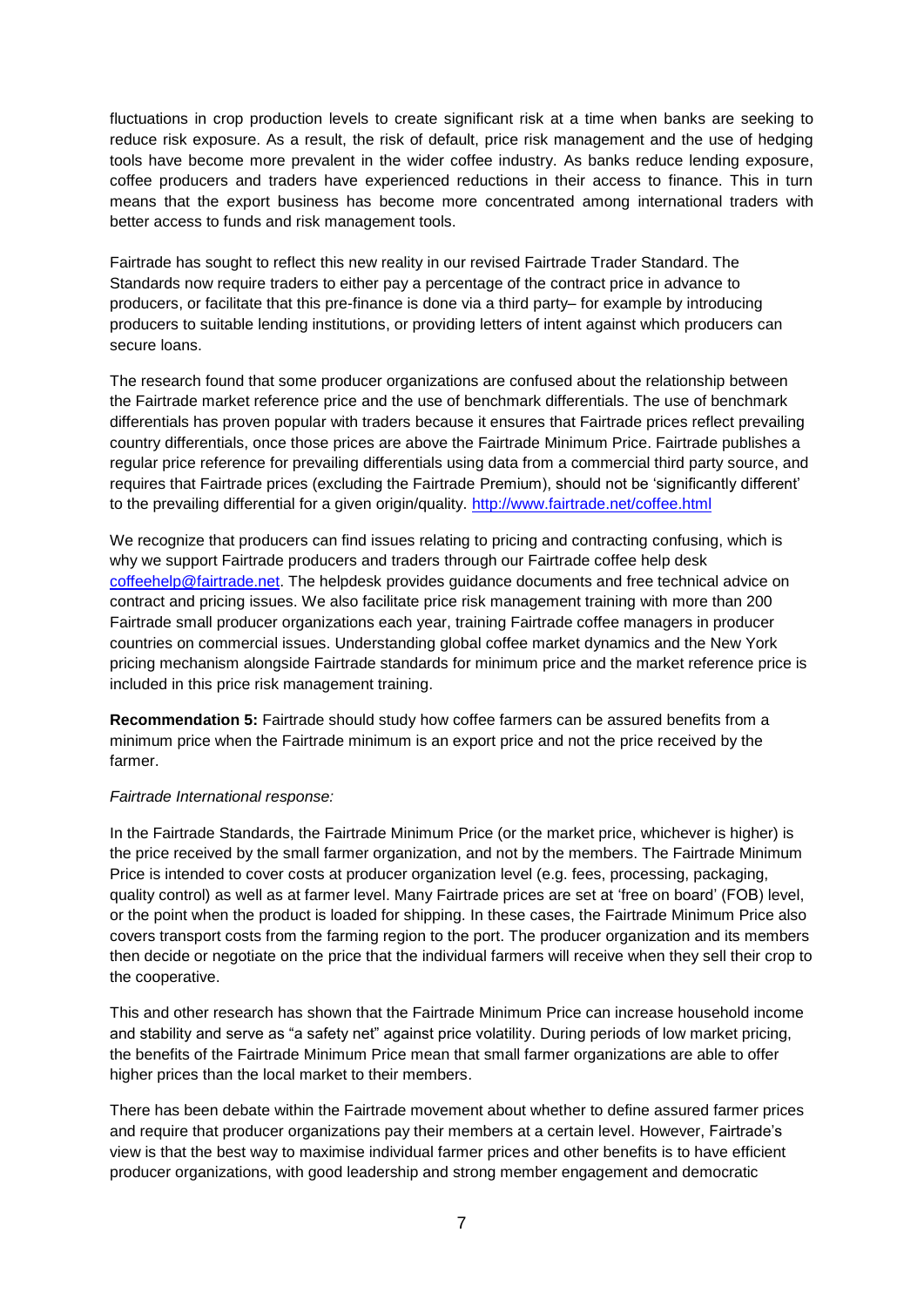processes to ensure that the right balance between individual and shared benefits can be struck.

Nevertheless, Fairtrade shares the growing concern about low pay and poor working conditions for the people who grow our food, and progress towards living income and living wages is a cornerstone of Fairtrade's global strategy. In coffee we are currently carrying out a study on living income and cost of production working with True Price, an NGO specialising in this type of study. This research to-date covers seven countries in Asia and Africa, working with 12 small producer organizations and over 450 households. This will help us to understand the situation of small coffee farmers, the extent to which they are achieving a living income, and their level of dependency on coffee for their livelihoods – something which varies greatly from country to country. This will provide important inputs for our thinking on how to continue our support for living wages for producers within our movement and beyond.

Finally, while clearly important, the Fairtrade Minimum Price and Premium are just one way of making an impact. Fairtrade offers a number of targeted programmes addressing needs that producers themselves have identified: from organizational development to food security, productivity improvements, gender equity and tackling child labour, many of which were also raised in this study.

**Recommendation 6:** Fairtrade intensifies and scales up its producer support services to benefit coffee producer organisations and the individual members of producer organisations. This would include improved extension on good agricultural practices, which can help farmers respond to the challenges of rust, adapting to climate change etc.

#### *Fairtrade International response:*

Fairtrade recognizes that coffee farmers face significant challenges in climate change and in coffee rust. Fairtrade's coffee plan for 2016-2020 prioritises increasing support for coffee producers. Good agricultural practices will be a central focus of the coffee plan.

[Fairtrade is already working with coffee producers in several countries to help them manage the](http://www.fairtrade.net/new/latest-news/single-view/article/fighting-coffee-rust-in-latin-america.html)  [impacts of coffee rust,](http://www.fairtrade.net/new/latest-news/single-view/article/fighting-coffee-rust-in-latin-america.html) and to help them adapt to and mitigate the effects of climate change. Our response recognizes the important interconnections between leaf rust and climate change on the one hand, and the importance of good agricultural practices in reducing vulnerability, on the other.

In Mexico, for example, [Fairtrade has been partnering with German retailer Lidl](http://www.fairtrade.net/new/latest-news/single-view/article/mexican-coffee-farmers-adapt-to-climate-change.html) to work with Fairtrade [coffee farmers who were seriously affected by leaf](http://www.fairtrade.net/new/latest-news/single-view/article/mexican-coffee-farmers-adapt-to-climate-change.html) rust. This project includes planting of 125,000 new coffee bushes to replace the old ones and revitalize the coffee farms; training of farmers in good agricultural practices such as integrated pest management, fertilization, soil nutrition, and coffee farm renovation; and increasing farmer knowledge and awareness of climate change and how they can respond – for example through planting more resilient coffee varieties. Fairtrade is also working with coffee farmers in El Salvador to support them in responding to coffee rust disease by planting new coffee bushes, and training in good agricultural practices.

In Honduras, Guatemala, and Nicaragua, the Fairtrade Finland Development Cooperation Programme is supporting Fairtrade coffee cooperatives. A big part of this programme is inclusive climate change adaptation and resilience, focusing on women and youth who are vital actors in bringing about change. The project has supported the planting of almost two million new coffee plants to replace those destroyed by coffee leaf rust. Producers have also received training and support to implement better coffee management practices. The project is supported by CLAC (the Fairtrade producer network in Latin America and the Caribbean), Fairtrade Finland, the Finnish Ministry of Foreign Affairs, and Fairtrade International.

Between 2016-2020 Fairtrade plans to roll out other similar initiatives with coffee farmers around the world.

**Recommendation 7:** Fairtrade actively seeks to broker partnerships (or support existing collaborations) in a particular territory or landscape to benefit Fairtrade producer organizations. Coffee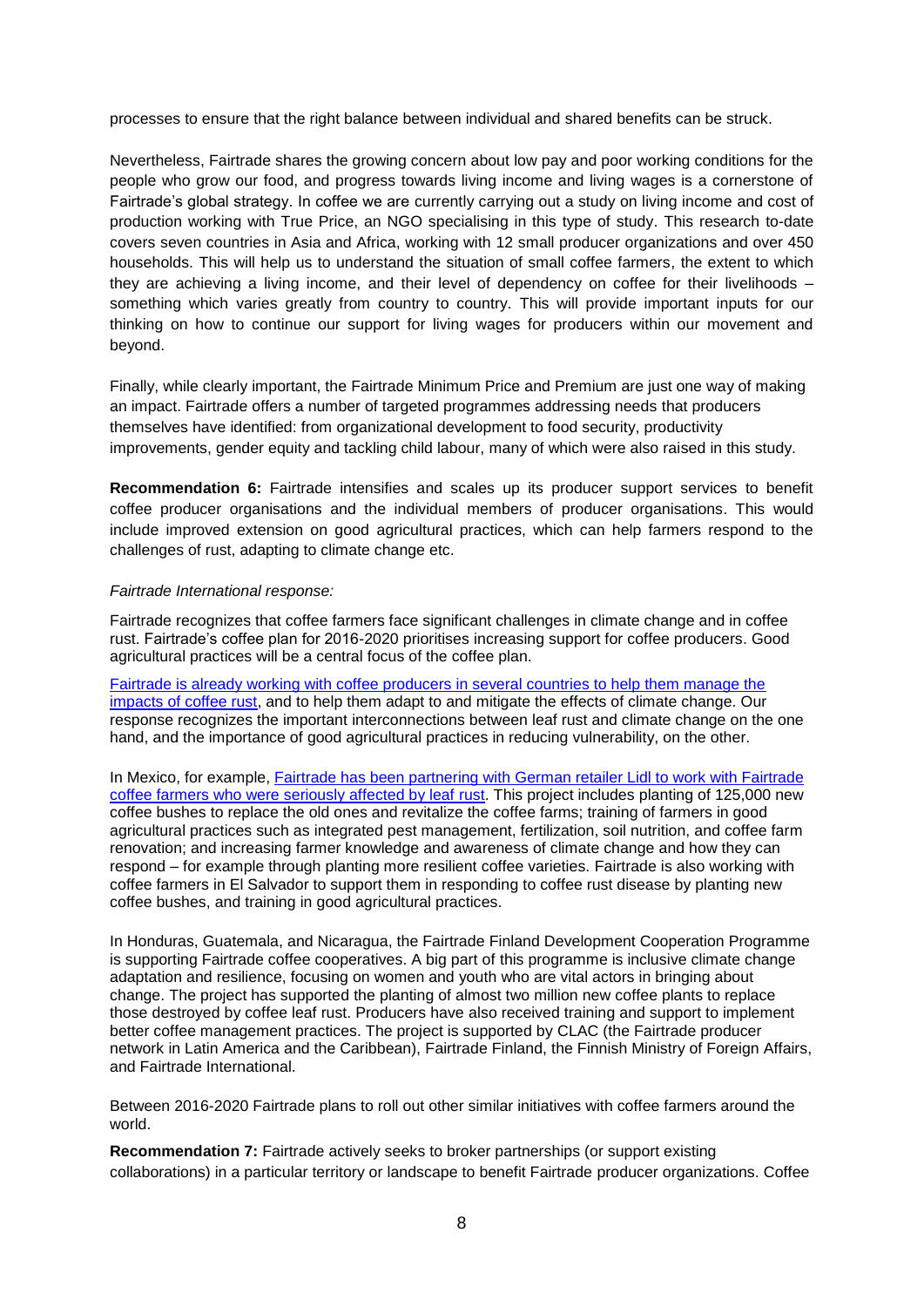should be one of the key commodities for piloting this approach given its importance to the system and the likelihood of finding multiple certified examples in a locality.

#### *Fairtrade International response:*

Fairtrade recognizes that there are many other actors working to support small-scale coffee farmers around the world. We have a long history of collaboration with other organizations which share our aims to support and strengthen small-scale farmers and their organizations. For example, in 2016 Fairtrade partnered with Coffee and Climate in Nicaragua and [Climate Edge](http://climate-edge.co.uk/) to host workshops for more than 20 producer organizations to review the results of working with innovative farm data collection and measurement tools. This work builds on a previous climate workshop hosted by CLAC at the Specialty Coffee Association of America meeting in Seattle to highlight the effect of climate change on coffee farmers in Nicaragua. This workshop identified that farmers need much better farm data to understand the causes of and vulnerability to coffee rust at farm level.

We know that we can still do more in this regard, and that we need more capacity in producer countries to be able to identify and develop more partnerships that will benefit coffee producers. In particular, the recommendation suggests adopting a more territory- or landscape-based approach to collaboration, which is something Fairtrade could explore further. Exploring new opportunities for partnership and collaboration are identified as a priority in the 2016-2020 Fairtrade Coffee Plan.

**Recommendation 8:** There is an opportunity for Fairtrade to engage with the public in consumer countries about what it can achieve and the limitations – given the scale of the challenges that exist – as part of reporting on impact and in increasing mobilisation of citizen action for fairer trading in coffee. Fairtrade should seek to influence governments so that they support improved business development services for smallholder coffee producer organisations and make the enabling environment (policy, investments and regulatory) more favourable for coffee producers.

#### *Fairtrade International response:*

Fairtrade recognizes that many of the issues that affect Fairtrade coffee farmers – such as the impact of climate change, price volatility, or the need to achieve fairer trading arrangements for global trade – are beyond the scope of Fairtrade certification alone. By publishing our results, including evaluation reports such as these, we seek to be open about our limitations as well as our achievements.

Fairtrade has historically been successful in engaging the public in consumer countries in a wide range of campaigns relating to Fair Trade, including on issues of wider policy or regulatory significance. We employ advocacy staff at national and regional levels, whose role is to influence government and regional policy in support of the rights of small-scale farmers and workers in Fairtrade producer countries. Building on these experiences, and recognizing the role of national and international policy and regulation on trade practices, in our 2016-2020 strategy, Fairtrade has committed to increase its focus on influencing and advocacy work at national and international levels.

**Recommendation 9:** Fairtrade continues to strengthen and extend the producer networks as a means of enabling greater small producer representation and voice, including coffee producers.

#### *Fairtrade International response:*

Fairtrade supports the development and strengthening of three regional producer networks: Fairtrade Africa (FTA) in Africa and the Middle East; Network of Asia and Pacific Producers (NAPP) in Asia and Pacific; and the Coordinadora Latinoamericana y del Caribe (CLAC) in Latin America and the Caribbean. Their role is to represent producer interests within the governance of Fairtrade; to provide direct services and support to certified producers; and to advocate for producer interests at national, regional and global levels.

Since their creation, the three regional networks have grown their staffing and capacities steadily. The networks are now entirely responsible for Fairtrade's producer support work, employing expert staff to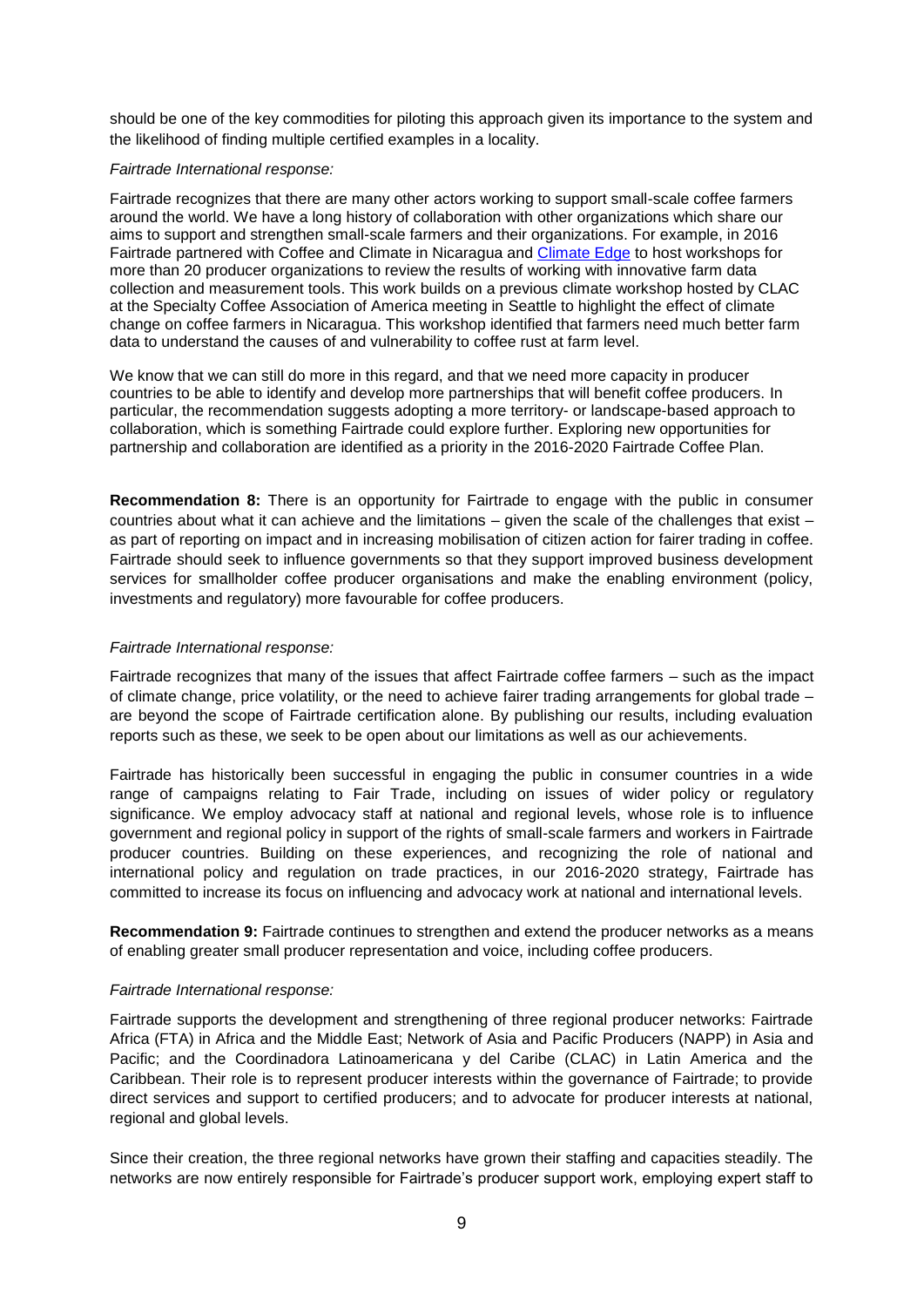support the Fairtrade certified producer organizations. They also increasingly lead on advocacy and policy influencing work, and on the development and management of thematic programme work.

Fairtrade certified producers automatically become members of their producer network. Each network is responsible for representing certified producers' interests in key internal and external fora. Each network holds a seat on the Fairtrade International Board, ensuring balanced representation of producer and market interests.

The Fairtrade strategy for 2016-2020 emphasizes the central role of the producer networks in supporting producer development going forward. Producer networks will lead on the delivery of programmes aimed at supporting producers across a range of thematic areas including organizational strengthening, gender, climate change, workers' rights, and children and young people. The Fairtrade Coffee Strategy for 2016-2020 also emphasizes the role of networks, and will focus on building and strengthening country-level networks of producers, who can work together to influence policy, leverage support, and share good practices.

You can learn more about the Fairtrade producer networks here: <http://www.fairtradeafrica.net/> <http://www.fairtradenapp.org/> <http://clac-comerciojusto.org/en/>

**Recommendation 10:** Fairtrade seeks to implement practical actions to tackle gender inequality in coffee farming, for example, through peer learning, giving women preferential access to, and supporting advocacy actions by producer networks to change policy, legislation and practices.

#### *Fairtrade International response:*

Supporting greater gender equality is a core programme area for Fairtrade. This work is led by the Fairtrade producer networks. Fairtrade recognizes that there are many structural and cultural barriers to women participating in and benefiting from Fairtrade on equal terms with men. Fairtrade aims to increase women's participation in and leadership of Fairtrade certified producer organizations; to ensure that women and girls gain more equal access to the benefits of Fairtrade; and to address the systemic issues hampering the realization of greater gender equality in Fairtrade value chains. Fairtrade sets out these commitments and approach to tackling gender inequality in our gender strategy, available here:

[http://www.fairtrade.net/fileadmin/user\\_upload/content/2009/programmes/gender/1601](http://www.fairtrade.net/fileadmin/user_upload/content/2009/programmes/gender/1601-fairtrade_gender_stategy.pdf) [fairtrade\\_gender\\_stategy.pdf](http://www.fairtrade.net/fileadmin/user_upload/content/2009/programmes/gender/1601-fairtrade_gender_stategy.pdf)

There are many existing examples of Fairtrade producer organizations taking action in support of gender equality. For example, pioneering work has taken place in Central America, in particular in El Salvador, Nicaragua, Honduras and Guatemala, where external funding has helped producer organizations to analyse collectively and in a participatory manner what gender equality means in practice for their organizations. A significant number of organizations in all four countries have undertaken baseline analyses and a range of actions, including: revision of by-laws of the organizations; development of gender strategies; and establishment of funds to buy land for women.

In Kenya, the Growing Women in Coffee project is supporting the transfer of ownership of coffee bushes to women, resulting in the establishment of women coffee cooperatives where women are being trained in good agricultural practices for coffee. Fairtrade producer support initiatives in East Africa have also resulted in the development of Gender Policy Guidelines for producer organizations in Kenya, Tanzania, Uganda and Rwanda.

While celebrating these achievements, Fairtrade recognizes that there is a long way to go. Although Fairtrade can contribute in some respects towards greater gender equality, many of the challenges faced by women and girls in many contexts go beyond the scope of Fairtrade alone to influence, and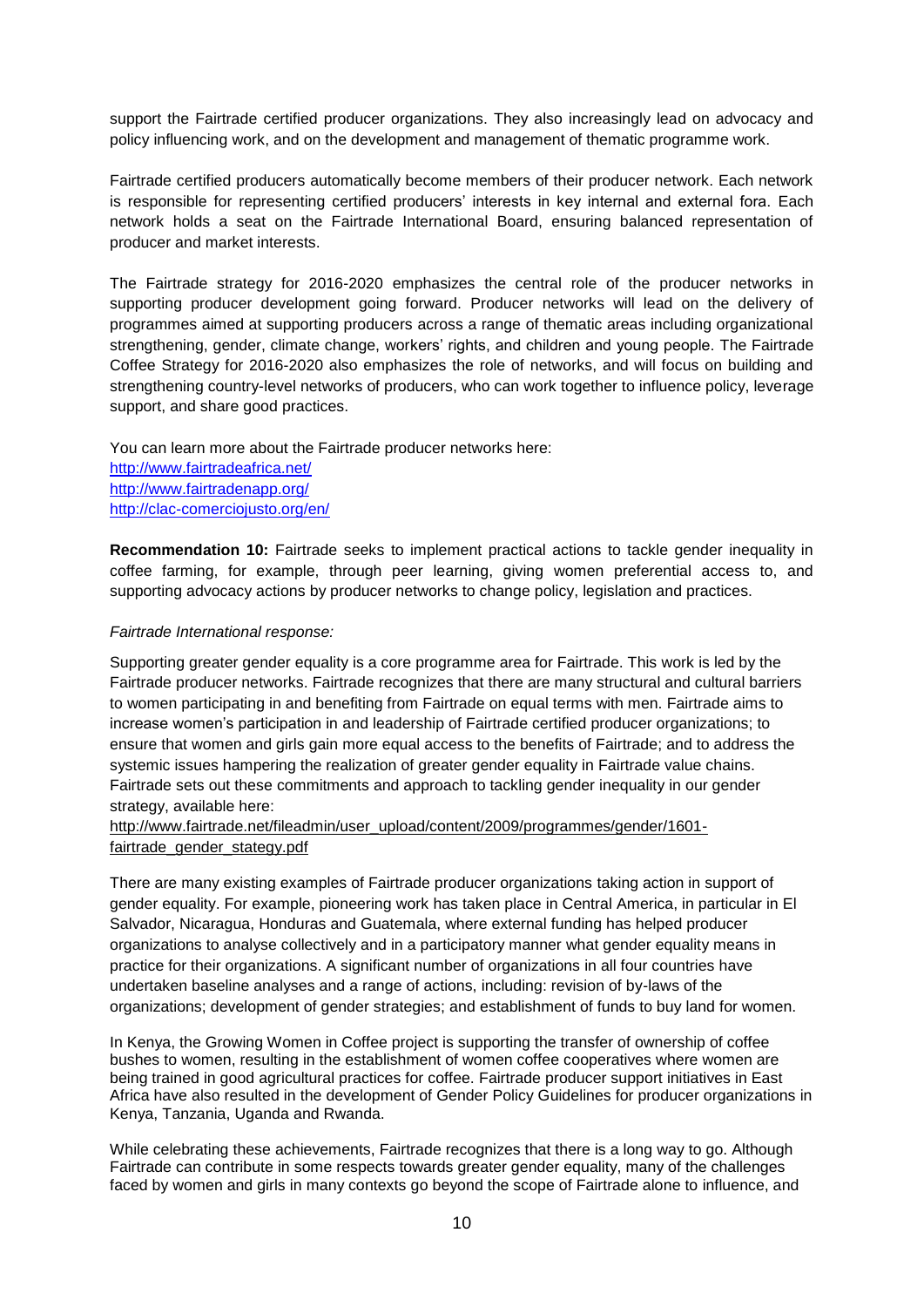can only be surmounted through broader processes of social change to which Fairtrade aims to contribute.

**Recommendation 11:** Fairtrade seeks to take action to better understand how to effectively ensure benefits for hired labour on smallholder farms and youth.

#### *Fairtrade International response:*

Fairtrade continues to deepen its work with young people and on issues relating to workers employed by smallholder farmers. Both of these are highlighted as areas for continued focus in the Fairtrade 2016-2020 strategy, and we recognize that these are both complex areas which continue to present challenges for Fairtrade producer organizations and the wider communities in which we work.

We will continue to work to fight the root causes of child labour and to prevent the exploitation of children – through our standards, our support to producer organizations, and our focused programme work. We will also focus on expanding opportunities for young people to realize their full potential in their communities. From 2016-2020, we will continue to hone our approach, working with companies and governments to share our learning on how producer organizations can become leaders in tackling the exploitation of children in their communities, and supporting efforts to make farming a more attractive career option for young people.

Fairtrade will continue to work towards living wages and better conditions for workers on smallholder farms, as part of our wider work on workers' rights.

**Recommendation 12:** Fairtrade promotes internal learning to improve the impact in coffee.

#### *Fairtrade International response:*

Fairtrade recognises the importance of internal learning and improvement. We have recently invested in an on-line learning platform database, which captures and summarizes the learning available in research like this, and makes it available internally to staff throughout the Fairtrade system.

We also held learning workshops with staff throughout the Fairtrade system, including in producer countries, to share and discuss the findings from research and evaluation, and what these tell us about how we can improve our performance. The findings from this research are reflected within this learning analysis.

To facilitate learning as a result of this study in particular, Fairtrade held follow-up learning workshops with producer organizations in each region, where we have presented the research findings and discussed and debated them with producer organization representatives. We have been able to use the workshops as a platform to go beyond the study findings, and to present and discuss the Fairtrade coffee plan, and how it can incorporate some of the findings and learnings from the research, and from producers' direct experiences. We are confident that many of the findings and concerns raised in the research and in the follow-up workshops are now highlighted for further action in our coffee plan and in our global strategy.

A major conclusion from the learning workshops was that the challenges for smallholder coffee growers have worsened significantly over the past 25 years. While growing Fairtrade sales, and the support from the Fairtrade Minimum Price and Fairtrade Premium have been positive for producers, this is in many cases not sufficient to enable them to achieve sustainable livelihoods. The Fairtrade Coffee Development Plan builds on learning from this and other research, and most importantly is based on the experiences of coffee producers themselves, particularly the pioneering Fairtrade coffee producer organizations who have long experience within the Fairtrade system. The conclusion of the Coffee Development Plan is that it is important to grow the opportunities for producers to sell their coffee on Fairtrade terms, but also to complement this with other well-targeted support, based on seven key principles which we believe will help deliver sustainable coffee in future. The Coffee